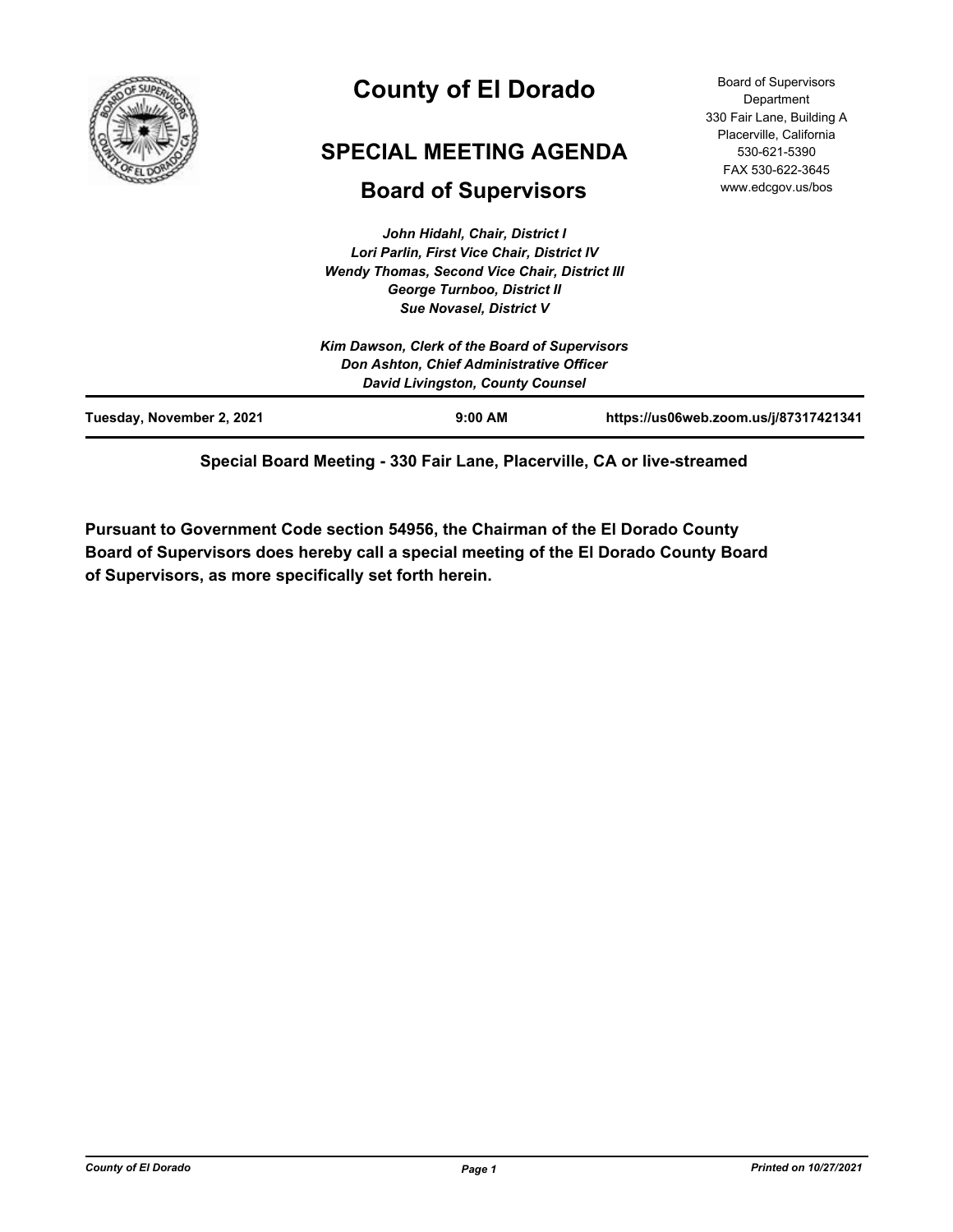**PUBLIC PARTICIPATION INSTRUCTIONS: In accordance with new guidance from the California Department of Public Health, the meeting will be open to the public. The meeting will continue to be live-streamed via Zoom and YouTube.**

**Members of the public may address the Board in-person or via Zoom to make a public comment. Seating is limited and available on a first-come, first-served basis. The public should call into 530-621-7603 or 530-621-7610. The Meeting ID is 873 1742 1341. Please note you will not be able to join the live-stream until the posted meeting start time.**

**To observe the live stream of the Board of Supervisors meeting go to https://us06web.zoom.us/j/87317421341.**

**To observe the Board of Supervisors meetings via YouTube, click https://www.youtube.com/channel/UCUMjDk3NUltZJrpw2CL7Zkg.**

**If you are joining the meeting via zoom and wish to make a comment on an item, press the "raise a hand" button. If you are joining the meeting by phone, press \*9 to indicate a desire to make a comment. Speakers will be limited to 3 minutes.**

**By participating in this meeting, you acknowledge that you are being recorded. If you choose not to observe the Board of Supervisors meeting but wish to make a comment on a specific agenda item, please submit your comment via email by 4:00 p.m. on the Monday prior to the Board meeting. Please submit your comment to the Clerk of the Board at edc.cob@edcgov.us. Your comment will be placed into the record and forwarded to the Board of Supervisors.**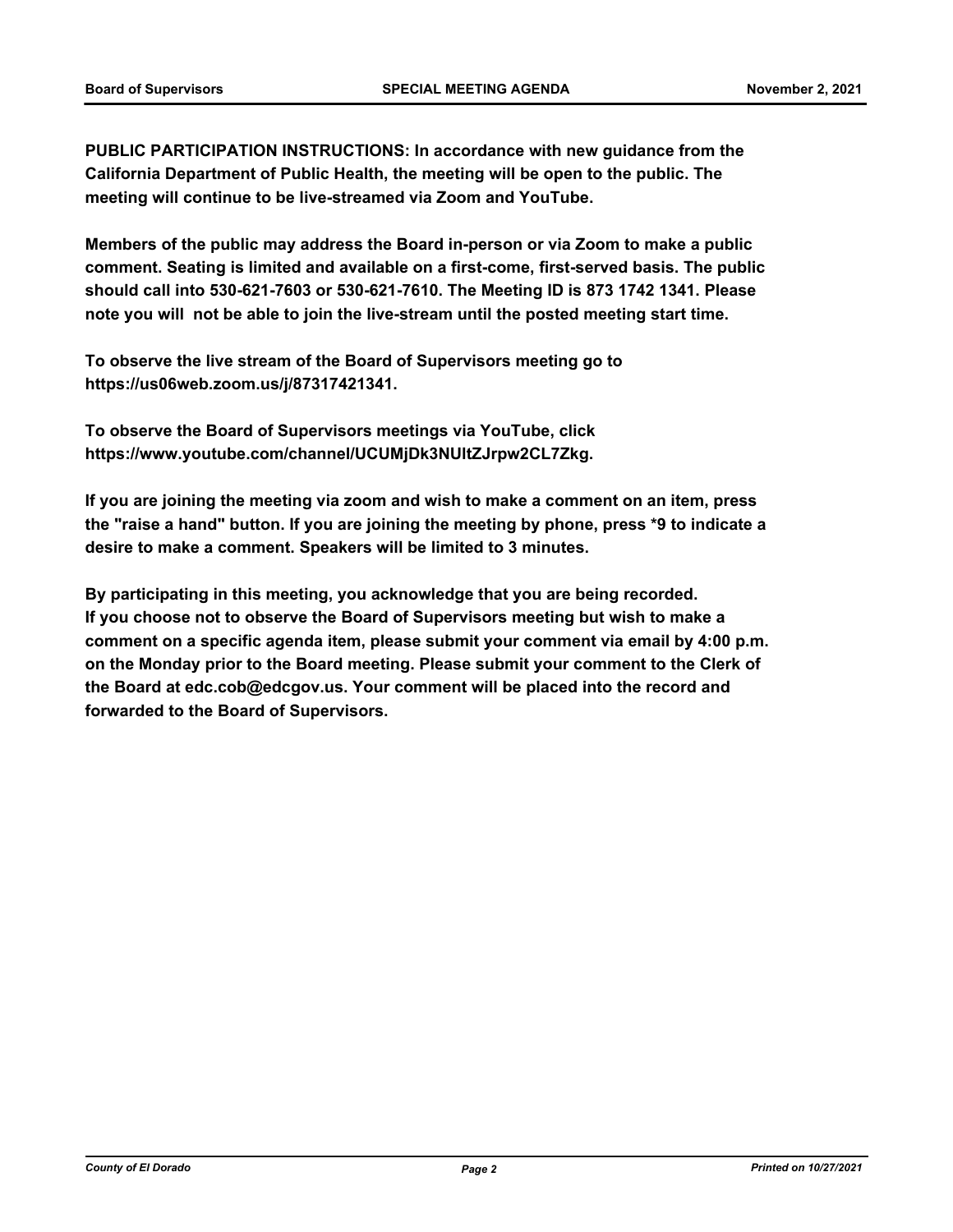# **Vision Statement Safe, healthy and vibrant communities, respecting our natural resources and historical heritage**

## **This institution is an equal opportunity provider and employer.**

Live Web Streaming and archiving of most Board of Supervisors meeting videos, all meeting agendas, supplemental materials and meeting minutes are available on the internet at: http://eldorado.legistar.com/Calendar.aspx

The County of El Dorado is committed to ensuring that persons with disabilities are provided the resources to participate in its public meetings. Please contact the office of the Clerk of the Board if you require accommodation at 530-621-5390 or via email, edc.cob@edcgov.us, preferably no less than 24 hours in advance of the meeting.

The Board of Supervisors is concerned that written information submitted to the Board the day of the Board meeting may not receive the attention it deserves. The Board Clerk cannot guarantee that any FAX, email, or mail received the day of the meeting will be delivered to the Board prior to action on the subject matter.

For Purposes of the Brown Act § 54954.2 (a), the numbered items on this Agenda give a brief description of each item of business to be transacted or discussed. Recommendations of the staff, as shown, do not prevent the Board from taking other action.

Materials related to an item on this Agenda submitted to the Board of Supervisors after distribution of the agenda packet are available for inspection during normal business hours in the public viewing packet located in Building A, 330 Fair Lane, Placerville or in the Board Clerk's Office located at the same address. Such documents are also available on the Board of Supervisors' Meeting Agenda webpage subject to staff's ability to post the documents before the meeting.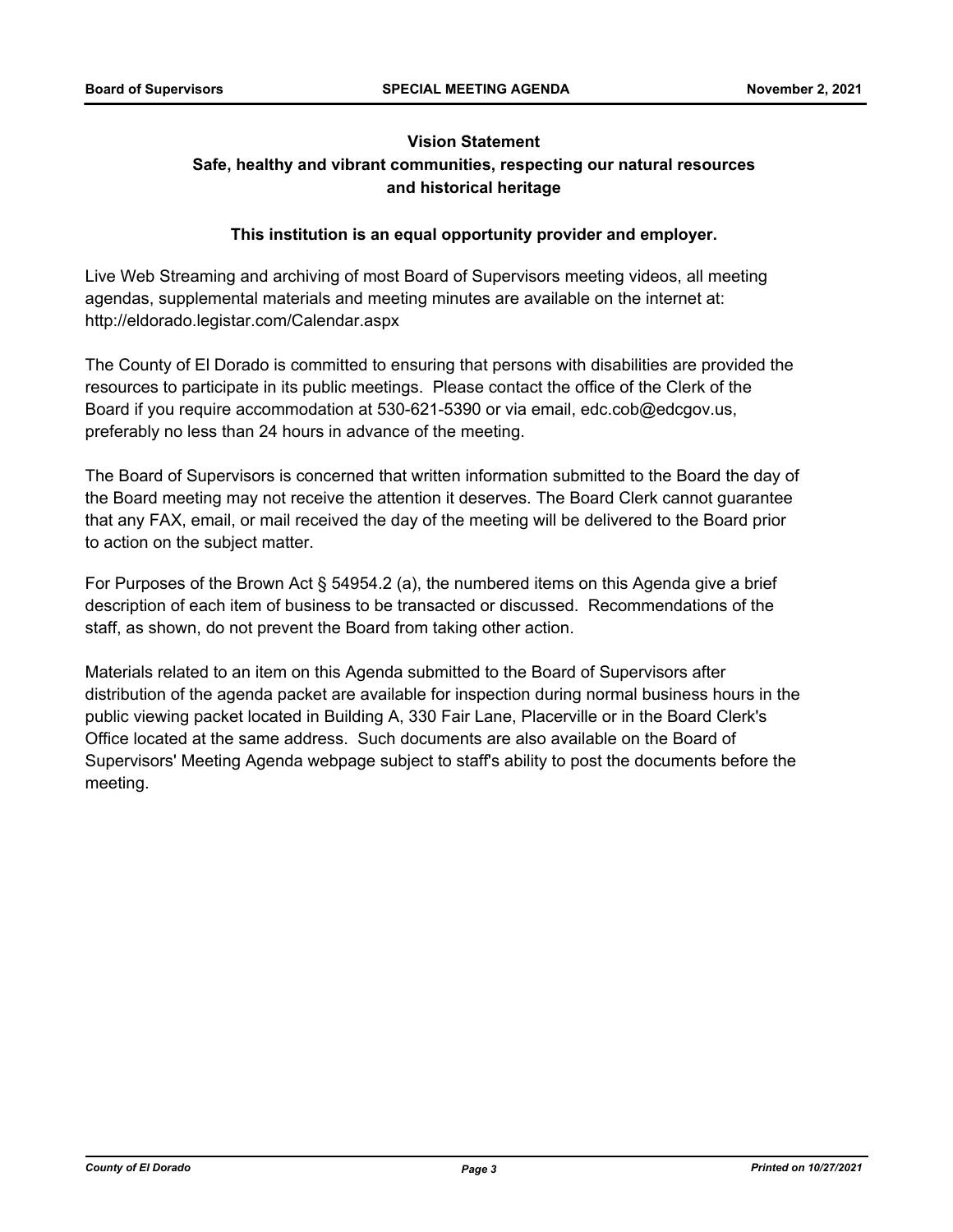#### **PROTOCOLS FOR PUBLIC COMMENT**

Public comment will be received at designated periods as called by the Board Chair.

Except with the consent of the Board, individuals shall be allowed to speak to an item only once.

On December 5, 2017, the Board adopted the following protocol relative to public comment periods. The Board adopted minor revisions to the protocol on August 24, 2021, incorporated herein:

The Board wants all members of the public to feel welcome to speak, especially regarding controversial items. Time for public input will be provided at every Board of Supervisors meeting. Individuals will have three minutes to address the Board. If the three minutes are exceeded the speaker's microphone will be muted. Applause or other outbursts are not allowed in the Board Chambers.

During noticed public hearings only, individuals authorized by organizations to speak to organizational positions may request additional time, up to five minutes.

Public comment on certain agenda items designated and approved by the Board may be treated differently within specific time limits per speaker or a limit on the total amount of time designated for public comment. It is the intent of the Board that quasi-jurisdictional matters have additional flexibility depending on the nature of the issue.The Board Chair may limit public comment during Open Forum.

Individual Board members may ask clarifying questions but will not engage in substantive dialogue with persons providing input to the Board.

If a person providing input to the Board creates a disruption by refusing to follow Board guidelines, the Board Chair may take the following actions:

Step 1. Request the person adhere to Board guidelines. If the person refuses, the Board Chair may turn off the speaker's microphone.

Step 2. If the disruption continues, the Board Chair may order a recess of the Board meeting. Step 3. If the disruption continues, the Board Chair may order the removal of the person from the Board meeting.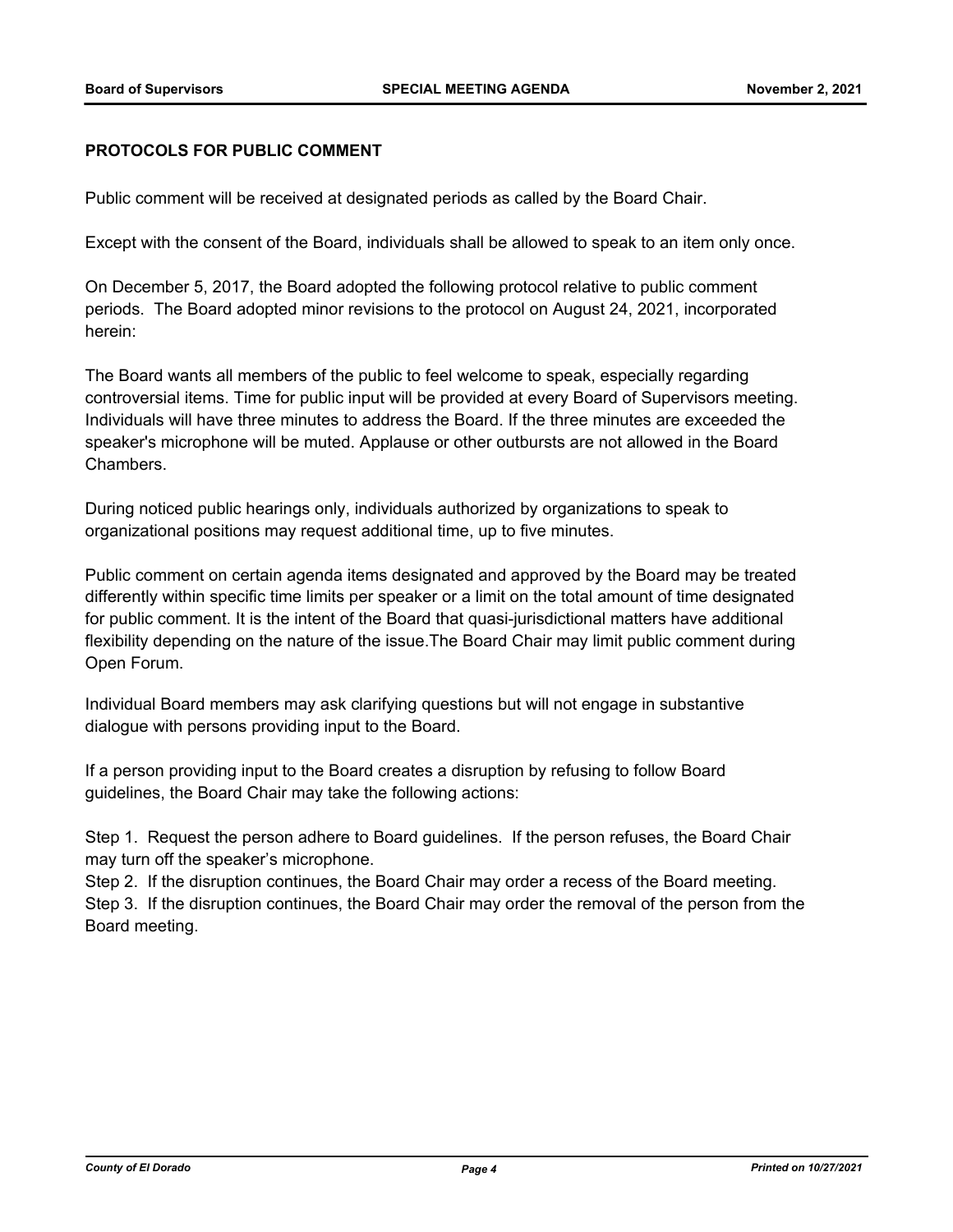#### **9:00 A.M. - CALL TO ORDER**

#### **PLEDGE OF ALLEGIANCE TO THE FLAG**

#### **ADOPTION OF THE AGENDA AND APPROVAL OF CONSENT CALENDAR**

The Board may make any necessary additions, deletions or corrections to the agenda including moving items to or from the Consent Calendar and adopt the agenda and the Consent Calendar with one single vote. A Board member may request an item be removed from the Consent Calendar for discussion and separate Board action. At the appropriate time as called by the Board Chair, members of the public may make a comment on matters on the Consent Calendar prior to Board action.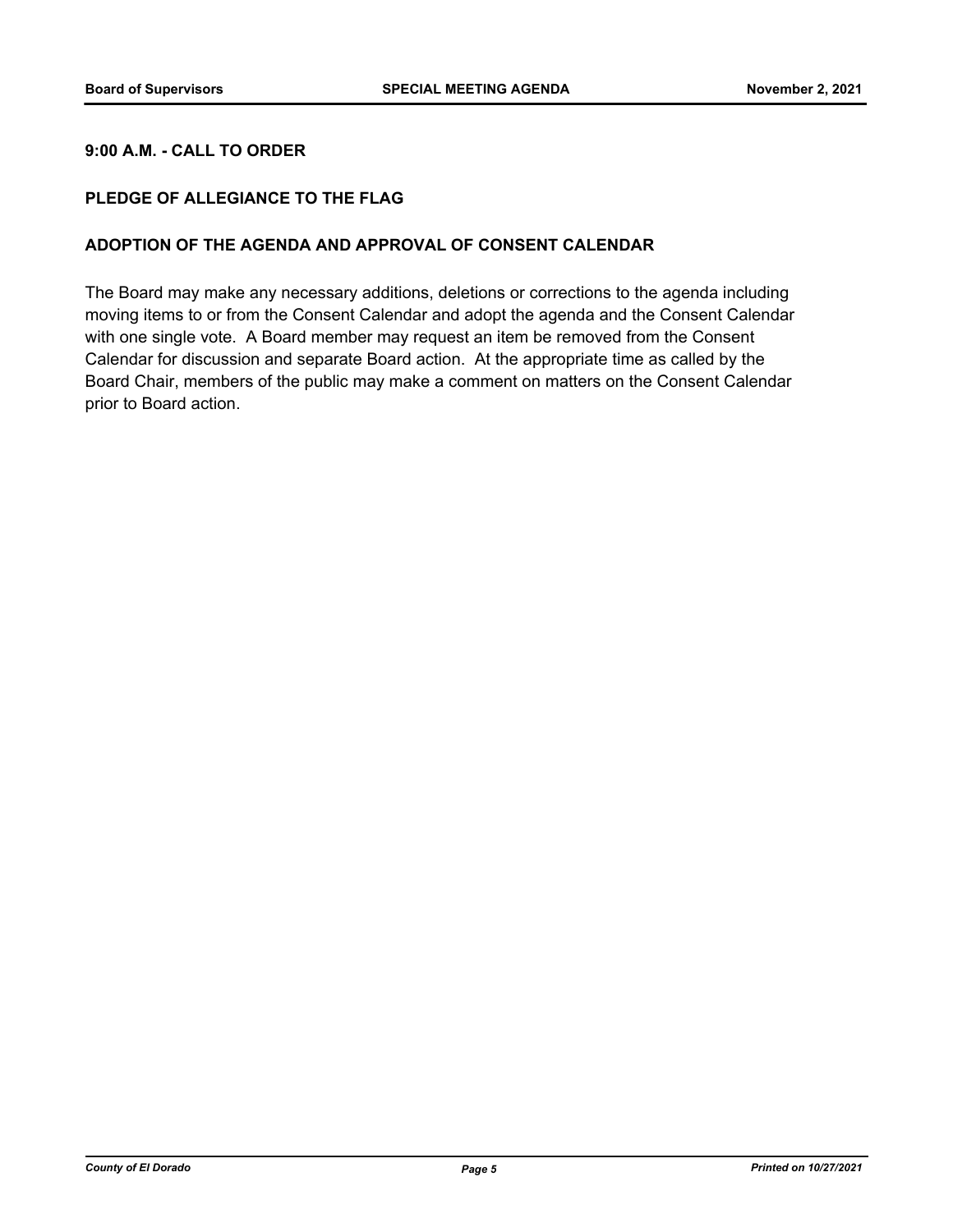#### **CONSENT CALENDAR**

#### **GENERAL GOVERNMENT - CONSENT ITEMS**

Chief Administrative Office recommending the Board authorize the Chief Administrative Officer to sign a Nondisclosure Agreement on behalf of El Dorado County with Dermody Properties to allow for discussions between Dermody and County staff regarding potential commercial real estate development in the County. **1.** [21-1704](http://eldorado.legistar.com/gateway.aspx?m=l&id=/matter.aspx?key=30599)

FUNDING: N/A

## **END CONSENT CALENDAR**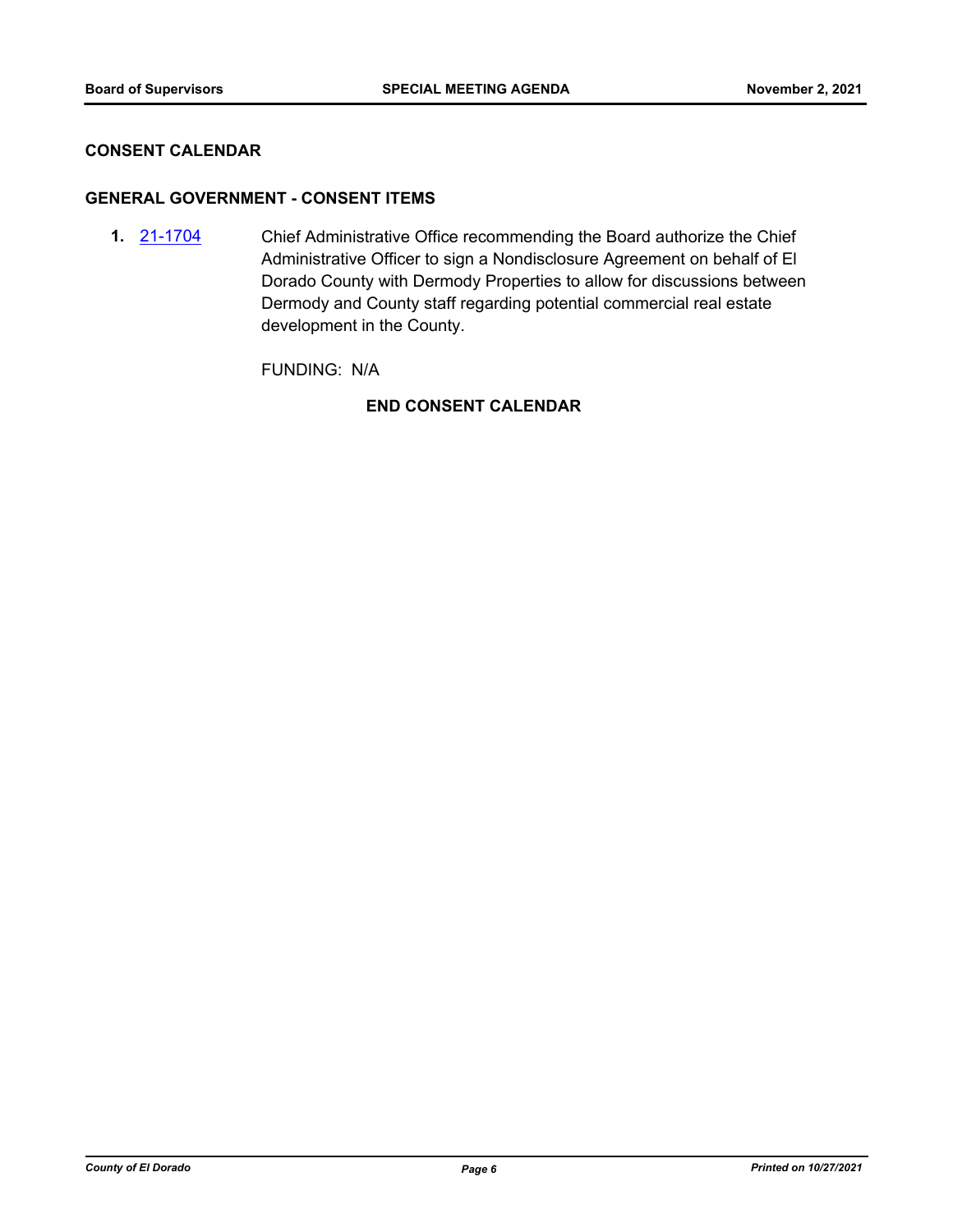#### **9:00 A.M. - TIME ALLOCATION (Items will not be heard prior to the time stated)**

Chief Administrative Office recommending the Board receive and file an update on the recovery efforts from the Recovery Operations Center, Environmental Management, Planning and Building, Health and Human Services Agency, Assessor, Resource Conservation District, Grizzly Flats Community Service District, and the El Dorado Water Agency and provide further direction to staff if necessary. **2.** [21-1719](http://eldorado.legistar.com/gateway.aspx?m=l&id=/matter.aspx?key=30614)

#### FUNDING: N/A

Chief Administrative Officer requesting the Board: 1) Authorize the Chief Administrative Office, County Counsel, Library, Health and Human Services, Environmental Management, and Planning and Building to use funding from the Caldor Fire Relief Designation to hire extra help positions for the Caldor Fire recovery and Right of Entry process; **3.** [21-1722](http://eldorado.legistar.com/gateway.aspx?m=l&id=/matter.aspx?key=30617)

2) Adopt and authorize the Chair to sign Resolution 138-2021 to approve: a) The addition of 1.0 full time equivalent (FTE) Management Analyst - Limited Term in the Chief Administrative Office;

b) The addition of 1.0 FTE Mental Health Worker I/II - Limited Term and 1.0 FTE Social Worker I/II - Limited Term in the Health and Human Services Agency;

c) The addition of 1.0 FTE Associate Civil Engineer; 1.0 FTE Assistant/Associate Planner; and 1.0 FTE Development Technician I/II in Planning and Building; and

3) Approve a budget transfer reducing the Caldor Fire Relief Designation and increasing appropriations in Department 15, Chief Administrative Office, Child Support Services, County Counsel, Library, Health and Human Services Agency, Environmental Management, and Planning and Building departments.

FUNDING: Caldor Fire Relief Designation.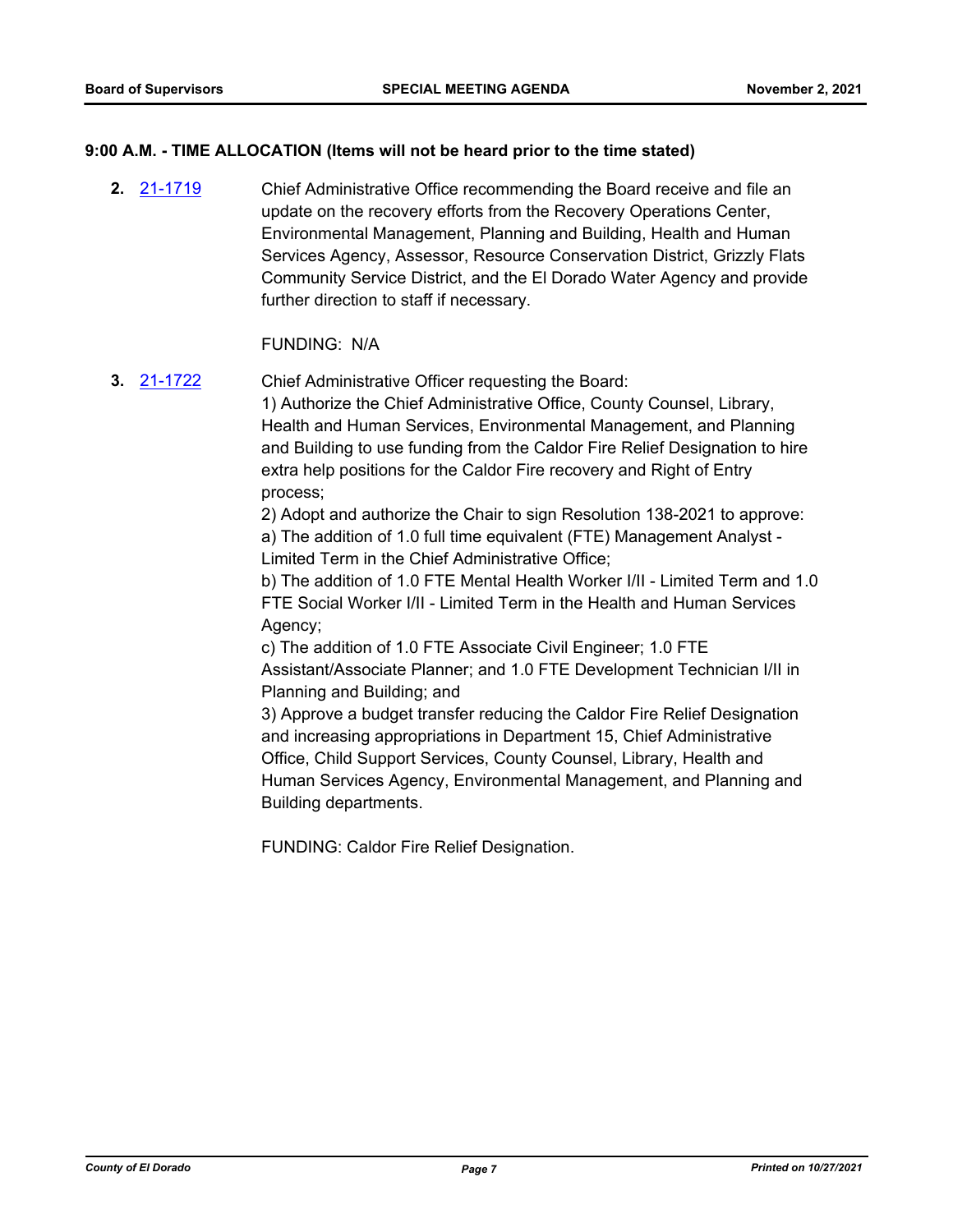#### **11:00 A.M. - TIME ALLOCATION (Items will not be heard prior to the time stated)**

Probation Department and the Chief Administrative Office, Facilities Division, recommending the Board: **4.** [21-1328](http://eldorado.legistar.com/gateway.aspx?m=l&id=/matter.aspx?key=30223)

> 1) Receive an update on the Senate Bill 81 Local Youthful Offender Rehabilitative Financing Program - New Placerville Juvenile Hall Facility project and provide direction on how to proceed now that a tentative determination from the State Public Works Board has been received; 2) Award Request for Proposal 20-918-040 for construction bridging documents to TreanorHL, Inc. and authorize the Purchasing Agent to sign Agreement for Service No. 5990 for a not-to-exceed of \$569,800 and a term of 3 years, pursuant to final County Counsel and Risk Management Approval; and

> 3) Authorize the Chief Administrative Officer to sign the attached Certification Regarding the Continued Use of the Federal Violent Incarceration and Truth-in-Sentencing (VOI/TIS) Incentive Grant Program Grant Funds (May 2020). (Cont. 10/26/2021, Item 20)

FUNDING: Approximate SB81 60%, General Fund 40%.

#### **1:00 P.M. - TIME ALLOCATION (Items will not be heard prior to the time stated)**

Chief Administrative Office, Parks Division, recommending the Board: 1) Receive an update on current Parks projects and future opportunities; 2) Receive and file the Sports Complex Fiscal Analysis; and 3) Provide direction, approve and authorize the Chair to sign resolutions for grant applications for the California Department of Parks and Recreation Prop 68 Grant Program, Regional Parks Program and Rural and Recreational Tourism Grant opportunities. **5.** [21-1702](http://eldorado.legistar.com/gateway.aspx?m=l&id=/matter.aspx?key=30597)

FUNDING: State Parks Funding, Quimby Act Fees, and General Fund.

#### **2:00 P.M. - TIME ALLOCATION (Items will not be heard prior to the time stated)**

Chief Administrative Office recommending the Board: 1) Receive a presentation from the Economic Development Division relative to the Small Business Protection funding request, Health and Human Services, Environmental Management, the El Dorado County Water Agency and the County's Broadband Consultant regarding their request for American Rescue Plan Act funding; and 2) Consider and approve all or a portion of the Chief Administrative Officer's recommendations for allocation of the funding. **6.** [21-1680](http://eldorado.legistar.com/gateway.aspx?m=l&id=/matter.aspx?key=30575)

FUNDING: American Rescue Plan Act.